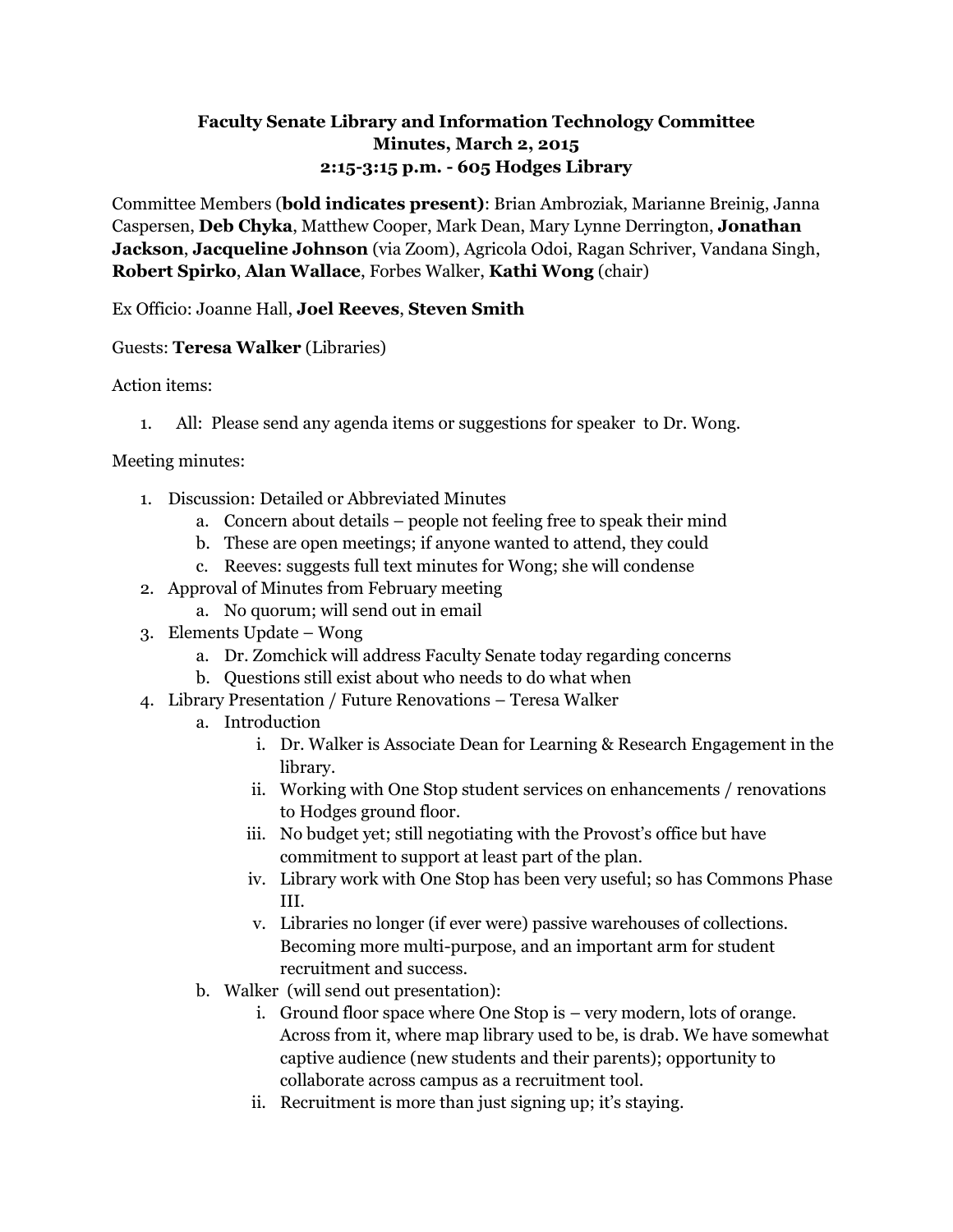- iii. Students are more likely to persist at UT if the know "what it means to be a Vol."
- iv. Group got together last year to being imagining the space. Four components:
	- 1. Showcase; comfortable seating, possibly snack area. Lots of information, e.g., a media wall running inspirational movies; famous people from UT; what's new in different departments. On weekends could be a place for presentations. Inspirational.
	- 2. Area across from restrooms; have some glass-enclosed rooms for one or two people to use. Could be spillover from One Stop. Could open up some of the space in the Commons (move singletons out of the 6-person rooms).
	- 3. Glassed in group rooms, with a mix of furniture. Students / faculty could come in and work singly or together.
	- 4. Innovation space. Mobile furniture, pegboards, whiteboards.
- v. No new construction; furniture, paint, and technology.
- vi. One thing Library has noticed is students across the disciplines, e.g., engineering, who want project space that can be reserved for a few days where they can set up equipment. Nursing students want to be able to bring things in and work together.
- vii. QEP (Quality Enhancement Plan) committee; theme is Experience Learning. Service learning with the community. No space where students, faculty, and community members can work together.
- viii. Have discussed with residence halls and Office of Undergraduate Research regarding cross-disciplinary work.
	- ix. Want it to be very flexible, entrepreneurial, and creative.
	- x. See this as a partnership with OIT, Service Learning, Dorms, Office of Undergraduate Research.
	- xi. Want feedback from a wide range of disciplines. If anyone on the committee has ideas, or want to take this back to their students.
- c. Questions:
	- i. Chyka: Could you talk about reserving rooms? Walker: We have an infrastructure for students and faculty to reserve rooms. Commons is 24 hour operation; most of library is 24-hour. We have the reservation infrastructure and staffing. Would need to be creative with new space; want to be able to support multi-day reservations.
	- ii. Chyka: Projected timeline? Walker: Not sure; funding is an issue. Some of the planning work has been done, and have some estimates. Space is ready; wouldn't be relocating anyone.
	- iii. Chyka: Would it require additional security surveillance? Walker: In some ways, less. We had maps in there; we had to close the gates at times. This space is, more than anything, about furniture. Equipment would be ceiling mounted projectors. Could double as study space, waiting area. There is so much demand; we see students working in spaces we didn't imagine.